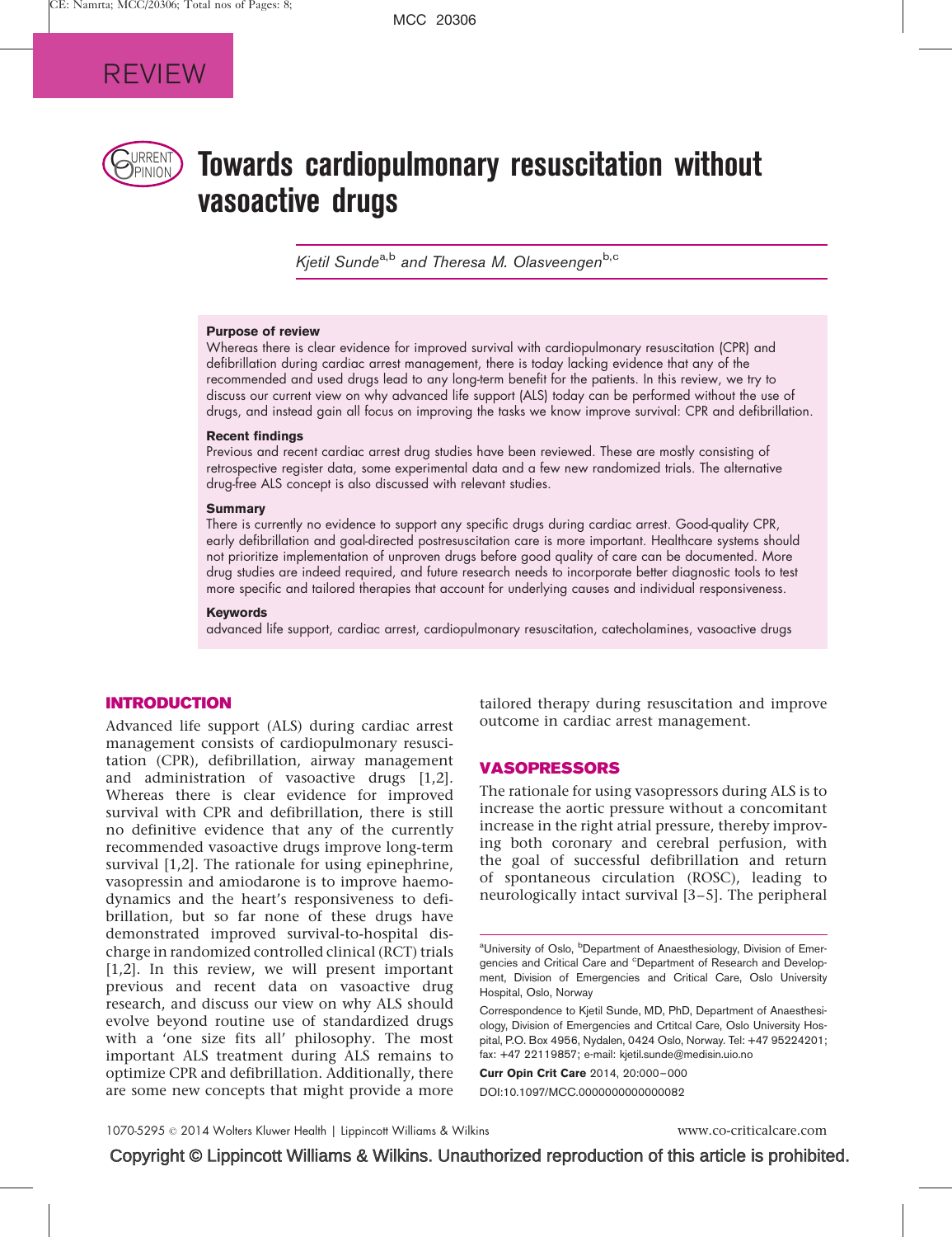## KEY POINTS

- $\bullet$  There is currently no evidence to support any specific drugs during cardiac arrest.
- Good-quality CPR and early defibrillation is more important, and future ALS might evolve beyond routine use of standardized drugs with a 'one size fits all' philosophy.
- There are some new concepts that might provide a more tailored therapy during resuscitation and improve outcome in cardiac arrest management.
- Future research needs to incorporate better diagnostic tools to test more specific and tailored therapies that account for underlying causes and individual responsiveness.

vasoconstriction with epinephrine is primarily due to its  $\alpha$ -adrenergic effects. Studies have reported decreased microcirculatory cerebral blood flow with epinephrine given during CPR [\[6,7\].](#page-5-0) Animal and registry studies have also indicated increased myocardial oxygen consumption [\[8\],](#page-5-0) post-defibrillation ventricular arrhythmias [\[9,10](#page-5-0)"[\]](#page-5-0) and increased post-ROSC myocardial dysfunction [\[11,12\]](#page-5-0) attributed to epinephrine's β-adrenergic effects.

Arginin vasopressin is a peptide with strong non-adrenergic peripheral vasoconstrictive effects. It has been reported to improve haemodynamics and vital organ blood flow compared to epinephrine [\[13–15\],](#page-5-0) without the unwanted negative effects from epinephrine on microcirculation [\[6\]](#page-5-0). In pig experiments, vasopressin increased survival with better neurologic outcome compared to epinephrine [\[14,16\]](#page-5-0), but clinical studies and meta-analyses have failed to find any improvement in favourable survival compared with epinephrine [\[17–21\]](#page-5-0). In addition to vasopressin, high-dose epinephrine, norepineprine, phenylephrine and methoxamine have all been investigated without showing any benefit compared to standard epinephrine [\[22–27\].](#page-6-0)

## RECENT CLINICAL STUDIES

Two RCTs have attempted to prove a causal relationship between epinephrine and survival [\[28,29\].](#page-6-0) The first study ( $n = 851$  patients) was designed to test the hypothesis that intravenous (i.v.) drug administration would lead to inferior quality of CPR and thereby inferior outcome. This hypothesis could not be confirmed as both no-i.v. drug and i.v. drug arms of the study had good CPR quality. Significantly more patients in the i.v. drug arm were hospitalized alive compared to the no-i.v. drug arm, but with no difference in long-term survival.

The improvements in ROSC rate occurred in patients with initial non-shockable rhythms, with no difference for initial shockable patients [\[28\].](#page-6-0)

The second study was a double-blind, randomized, placebo-controlled trial which ended up underpowered to detect smaller differences in survival to hospital discharge. Again, the rate of ROSC increased with epinephrine, but with no significant difference in hospital discharge rate [\[29\].](#page-6-0)

Later, several registry studies have attempted to shed additional light on the effects of epinephrine during resuscitation. Most noteworthy are studies from the impressive approximately 400 000 patient All Japan Registry. Hagihara et al. [\[30](#page-6-0)"[\]](#page-6-0) first suggested epinephrine might be associated with poor outcome, supporting the equipoise many believe to surround the use of epinephrine during cardiac arrest. In an effort to overcome some of the limitations of their non-randomized data, the authors used propensity matching to select comparable groups within their registry [\[30](#page-6-0)"[\].](#page-6-0) A later publication from the same registry demonstrated conflicting results after revising their propensity matching criteria [\[31](#page-6-0)"[\]](#page-6-0). Further, there has been a debate whether early epinephrine administration is important for a better total effect, but so far, these retrospective clinical registry data show conflicting results without any clear conclusion [\[32–36\].](#page-6-0) A lot of confounding factors also complicate interpretation. The conservative interpretation of current epinephrine evidence is that larger RCTs are needed to provide definitive answers.

The most recent attempt to prove vasopressin's usefulness is a RCT from Singapore comparing vasopressin and epinephrine at hospital admission in cardiac arrest patients. Although there were no differences in ROSC (30 vs. 32%) or survival to hospital discharge (2 vs. 3%) between the epinephrine and vasopressin groups, the patients who received vasopressin were significantly more likely to survive to hospital admission (17 vs. 22%;  $P = 0.05$ ) [\[37](#page-6-0)"[\]](#page-6-0).

## ANTI-ARRHYTHMICS

Amiodarone is a class III anti-arrhythmic drug, mainly blocking potassium channels, and prolonging re-polarization [\[38\]](#page-6-0). Two previous randomized trials showed increased rate of ROSC compared to placebo or lidocaine in out-of-hospital patients with shock-resistant ventricular fibrillation (VF) without improved long-term outcome [\[39,40\].](#page-6-0) Similar results were reported from the previously discussed i.v. drug trial [\[28\]:](#page-6-0) trends to improved ROSC, but no differences in final survival (not published, data from the authors). Amiodarone also

www.co-criticalcare.com

• Number 00 • Month 2014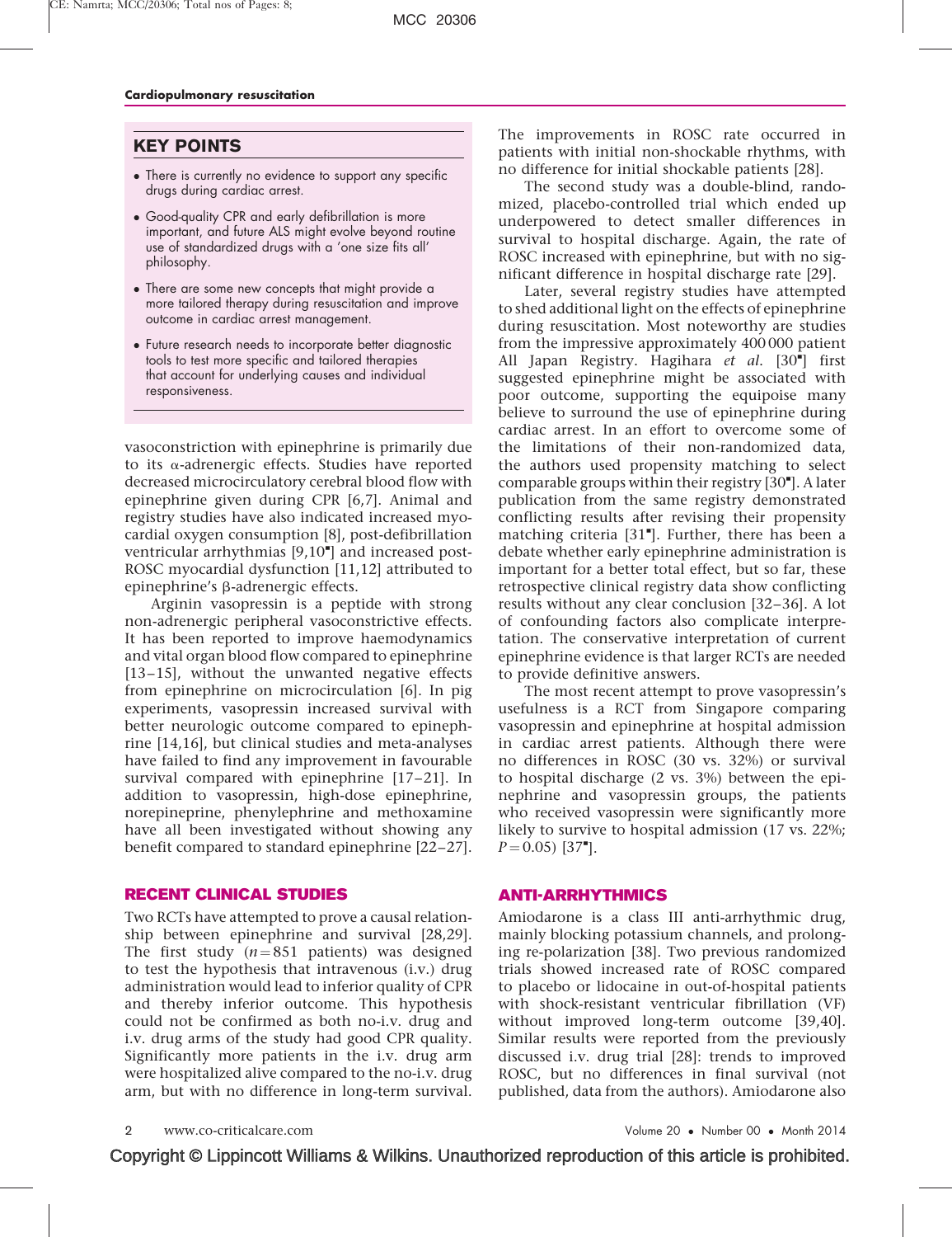has  $\beta$ -blocking properties [\[38\]](#page-6-0) and is likely dependent on co-administration of epinephrine for any beneficial effect. In a recent experimental pig study, administration of amiodarone alone expectedly had adverse effects on the coronary perfusion pressure compared to a combination of amiodarone and epinephrine, but seemed to stabilize the heart sufficiently in the early post-ROSC period [\[41\].](#page-6-0) A new RCT comparing amiodarone, lidocaine and placebo is underway in the US Resuscitation Outcome Consortium (ROC) (NCT0140164), using a new amiodarone solution.

## COMBINATION OF VASOACTIVE DRUGS

The absence of significant improvements in longterm outcome with the current recommended drugs indicates that we still have not found the optimal drug use. Due to epinephrine's negative effects on micro-circulation, unwanted arrhythmias and post-resuscitation myocardial dysfunction  $[6-9, 10$ <sup>\*</sup>[,11,22\]](#page-5-0), combining epinephrine with a b-blocker agent has been suggested in patients with initial VF [\[42\]](#page-6-0). By blocking both epineprine's  $\alpha_1$ -effects and  $\beta_1$ -effects with propanolol, Pellis *et al*. [\[43\]](#page-6-0) showed that the post-resuscitation myocardial function was improved, with no haemodynamic differences. Two recent pig studies have confirmed these findings; one study showed better outcomes and post-resuscitation myocardial function by combining esmolol with epinephrine vs. epinephrine alone [\[44\],](#page-6-0) and another study showed better ROSC rates with metoprolol, but not labetalol [\[45\]](#page-6-0). Indeed, the type of  $\beta$ -blocker is important, and today esmolol and metoprolol seem to be the most promising ones. Importantly, current studies have never compared b-blockers and epinephrine to amiodarone and epinephrine.

Other drug combinations have been studied. Two randomized studies with a total of 4300 patients compared the combination of vasopressin and epinephrine vs. epinephrine alone, with no improvements in rates of ROSC, long-term survival or neurologic recovery [\[46,47\]](#page-6-0). However, in a recent randomized double-blinded trial among in-hospital cardiac arrest patients, Mentzelopoulos et al.  $[48"']$  $[48"']$  $[48"']$  documented that the combined use of vasopressin+epinephrine and methylprednisolone during CPR, compared with epinephrine alone, and stress-dose hydrocortisone in post-resuscitation shock patients, compared with saline placebo, improved favourable survival to hospital discharge. The interpretation of this trial is complicated as the two arms received various combinations of four different drugs during and after cardiac arrest. Yet, the results are compelling with improvements in

blood pressures during CPR, presumably generating a higher coronary perfusion pressure reflected in shorter resuscitation efforts and less need for epinephrine. The drug cocktail studied in this trial is tailored to the in-hospital cardiac arrest cohort, where the causes of arrest differ from the more common out-of-hospital cardiac arrests [\[1,2\]](#page-5-0). Caution must be used when extrapolating these findings to other cardiac arrest cohorts, also since there seemed to be some differences in the causes of the arrests in the two arms, favouring the drugcombination group  $[48$ <sup> $\text{...}$ </sup>.

Other promising drug combinations are epinephrine and glycerylnitrate [\[49\]](#page-6-0); vasopressin, epinephrine and glycerylnitrate [\[50\]](#page-6-0); epinephrine, vasopressin and levosimedane [\[51\]](#page-6-0); or sodium nitroprusside and epinephrine [\[52\]](#page-6-0), which all have shown promising results in experimental animal models. A recent small clinical study showed no haemodynamic improvement with the combination of vasopressin, epinephrine and glyceryl nitrate compared with epinephrine alone [\[53\].](#page-6-0)

## SUMMARY VASOACTIVE DRUGS

There are no indications that epinephrine administered alone or in combination with amiodarone as currently recommended has a major impact on survival, and we certainly lack information on the optimal dose [\[1,2\]](#page-5-0) or optimal timing of any vasoactive drug during ALS. A recent retrospective study from Seattle indicated that less frequent average epinephrine dosing than recommended was associated with improved survival [\[54\].](#page-6-0) Similarly, it might not only be a matter of drug dose, or early vs. late drug administration; it might very well be delivering the right drug at the right time for each individual. A thought-provoking experimental study showed convincing effects of administering vasopressors guided by coronary perfusion pressure rather than algorithm [\[55\].](#page-6-0) Perhaps, even an infusion of epinephrine is a better solution than a higher dose in intervals [\[56\].](#page-6-0) More drug research including experimental animal studies, prospective clinical studies and especially RCTs are definitively needed.

A prerequisite for the efficiency of any drug during cardiac arrest is generation of adequate blood flow. This has been eloquently demonstrated by a porcine experiment showing no effect of epinephrine administered during CPR, mimicking what had been demonstrated clinically, whereas 'laboratory quality' CPR produced the expected improvements in haemodynamics [\[57\].](#page-6-0) Interestingly, both cerebral and coronary perfusion was better with good-quality CPR without epinephrine

Copyright © Lippincott Williams & Wilkins. Unauthorized reproduction of this article is prohibited.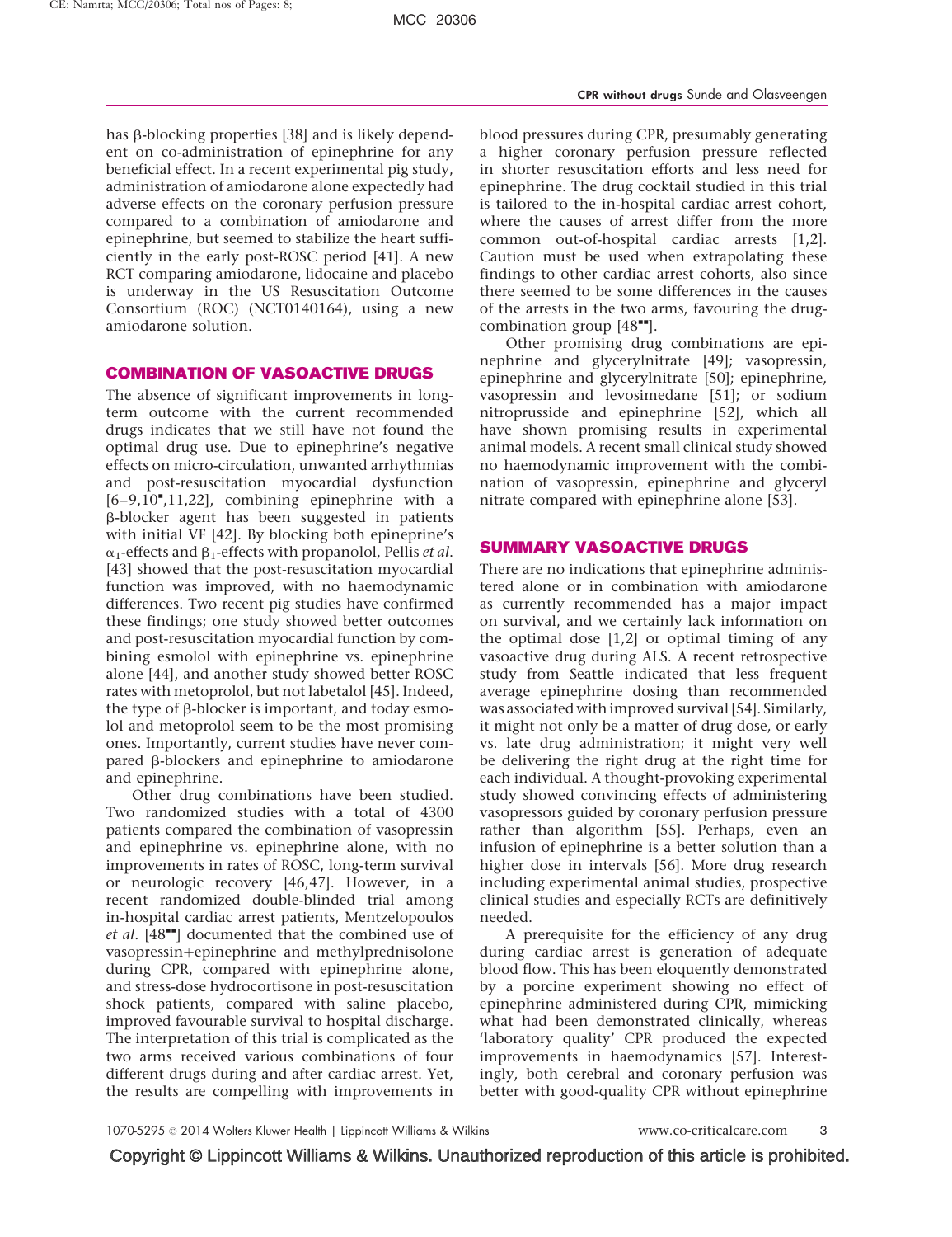

FIGURE 1. Median values of femoral blood flow, coronary perfusion pressure, and cortical cerebral blood flow before and after epinephrine administration and at the time of peak plasma concentration of epinephrine in an experimental pig study  $(n = 14)$  (Pytte et al. [57]) during different quality of CPR. Black bars indicate bad-quality CPR, and grey bars good-quality CPR.  $\kappa$ P=0.02,  $\kappa\kappa$ P=0.01,  $\kappa\kappa$ P=0.04 vs before epinephrine administration. CPR, cardiopulmonary resuscitation.

compared to bad-quality CPR with epinephrine (Fig. 1). Very few clinical drug trials performed in the cardiac arrest setting provide data on chest compression quality, and there is a real possibility that poor resuscitation quality has confounded negative drug trials leaving the drugs in the peripheral vein they were administered due to lack of generated blood flow. Whereas it is possible to administer drugs without compromising chest compression quality [\[28\],](#page-6-0) we still have no clear evidence which drugs in what doses to use.

## THE CONCEPT OF CARDIOPULMONARY RESUSCITATION WITHOUT DRUGS

Although not verified by randomized controlled trials, healthcare systems that have implemented rigorous training and monitoring systems have arguably had the greatest impact on survival from cardiac arrest [\[58–61\].](#page-6-0) It stands to reason that no healthcare system should prioritize implementation of unproven drugs before good quality of care can be documented. We would argue that the allimportant first step is to ensure optimal quality of care with high-quality chest compressions, early defibrillation before ROSC, and good postresuscitation care after ROSC. Secondly, we should expand our diagnostic capabilities exploring the feasibility of utilizing technologies such as capnography, near-infrared spectroscopy (NIRS), VF analysis, and ultrasound assessment to allow targeted therapy (while maintaining adequate CPR). When good quality of care and improved diagnostics have been ensured, more tailored drug approaches could eventually be tested based on underlying causes.

## End-tidal carbon dioxide

End-tidal carbon dioxide  $(ETCO<sub>2</sub>)$  mirrors cardiac output, and the positive correlation between  $ETCO<sub>2</sub>$ and outcome in cardiac arrest has been well described in several animal and clinical studies [62-66,67"[\].](#page-6-0) During ALS, it will give feedback about quality of CPR over time, prognosis and discriminate pulseless electric activity from ROSC after shock delivery [\[1,2,62,64,65\]](#page-5-0). In a clinical study by Qvigstad et al. [\[68](#page-7-0)"[\],](#page-7-0) capnography was used to seek for the optimal sternal compression site, which varied between individuals. Use of epinephrine [\[69,70\]](#page-7-0) and factors like cause of arrest, initial rhythm, presence of bystander CPR and time from arrest impact and complicate capnography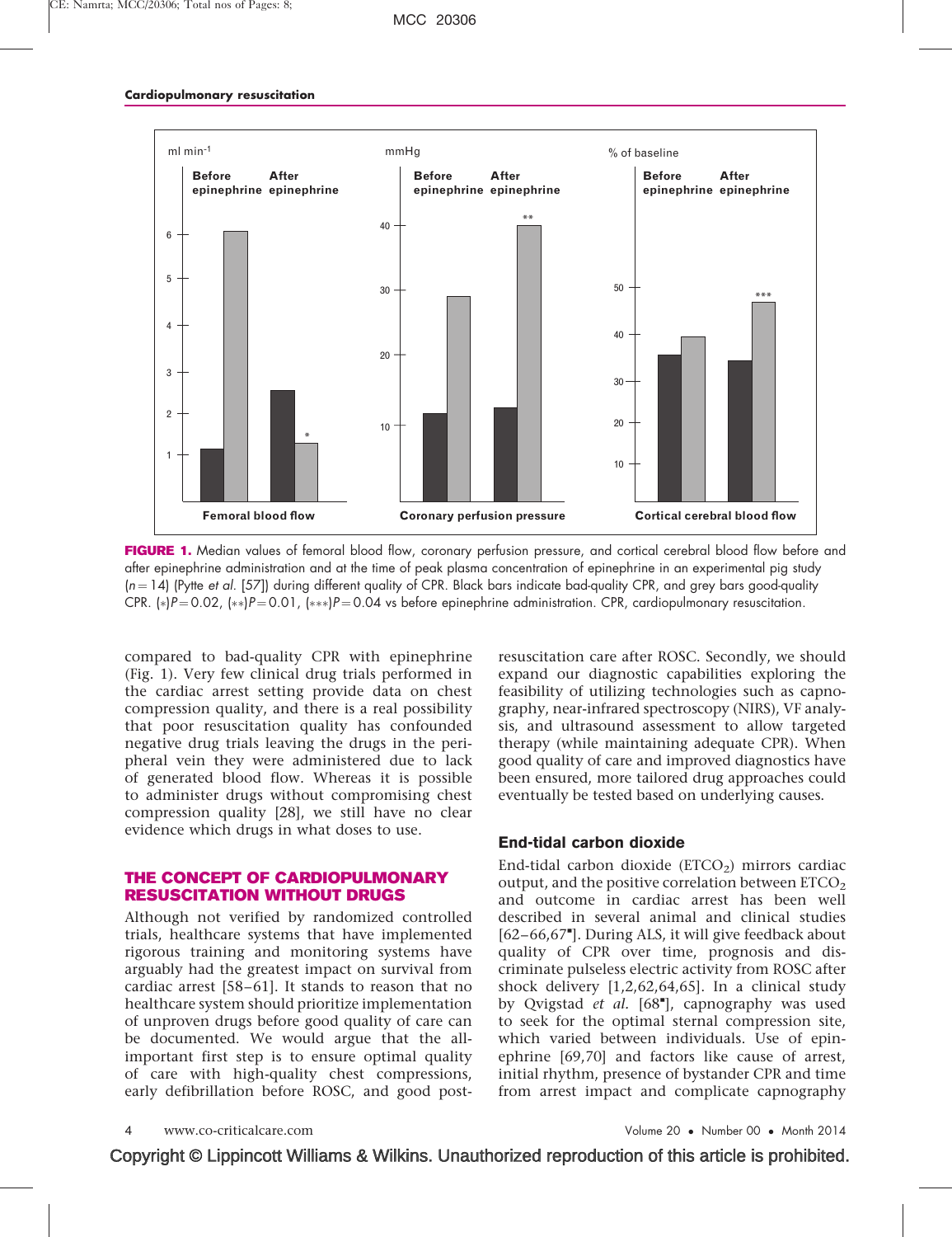

FIGURE 2. An alternative advanced drug free ALS algorithm. Note there is no time recommendation for the CPR interval between rhythm analysis or shocks, because this might differ based on monitoring, diagnosis, response to treatment and other individual circumstances. CPB, cardiopulmonary bypass; CPR, cardiopulmonary resuscitation; ECMO, extracorporeal membrane oxygenation; NIRS, near-infrared spectroscopy; PCI, percutaneous coronary intervention; VF, ventricular fibrillation.

interpretation during ALS, but might also provide us with underutilized clues of cause  $[66, 67$ <sup>-</sup>[\]](#page-6-0). As an example, pulmonary embolism will reduce the return of  $CO<sub>2</sub>$  from the lungs reflected in lower and 'non-responsive'  $ETCO<sub>2</sub>$  values  $[67<sup>*</sup>]$  $[67<sup>*</sup>]$  $[67<sup>*</sup>]$ , whereas asphyxia would be expected to generate high  $CO<sub>2</sub>$ values prior to cardiac arrest with high initial  $ETCO<sub>2</sub>$ values and gradually decrease regardless of chest compression effort [\[66,67](#page-6-0)"[\].](#page-6-0)

## Near-infrared spectroscopy

Another exciting tool is near-infrared spectroscopy (NIRS), which measures oxygen saturation in a specific volume of the brain, where low measurements might indicate ischaemia or hypoxia [\[71\].](#page-7-0) Although we have limited clinical data, some exciting minor studies indicate that NIRS might provide data on quality of CPR, and patients with a NIRS rise seem to have a higher ROSC rate [\[72](#page-7-0)"[,73,74\].](#page-7-0) Randomized trials are needed with the use of both capnography and NIRS as quality indicators during chest compressions resulting in more individualized cardiac arrest

management compared with standard guideline algorithm.

## Ventricular fibrillation analysis

By using VF analysis incorporated in the defibrillators, timing of the defibrillation attempt will lead to more targeted shock delivery, avoidance of unnecessary shocks and further reduction of the hands-off ratio [\[75\]](#page-7-0). Although this concept is not quite yet ready for worldwide commercial use, some interesting studies have recently been published [\[76](#page-7-0)"[,77](#page-7-0)"[\].](#page-7-0) Although a recent RCT could not prove any survival benefit from delivering shocks guided by an a priori waveform threshold, the VF-cohort is still heterogeneous and had varying responsiveness to additional chest compressions [\[78](#page-7-0)"[\]](#page-7-0). In two recent large retrospective registry studies, the VF analysis predictor amplitude spectrum area (AMSA) was judged to be a useful tool to guide CPR interventions and predict the optimal timing of shocks [\[76](#page-7-0)"[\],](#page-7-0) and a positive median change between shocks was associated with favourable neurologic survival

Copyright © Lippincott Williams & Wilkins. Unauthorized reproduction of this article is prohibited.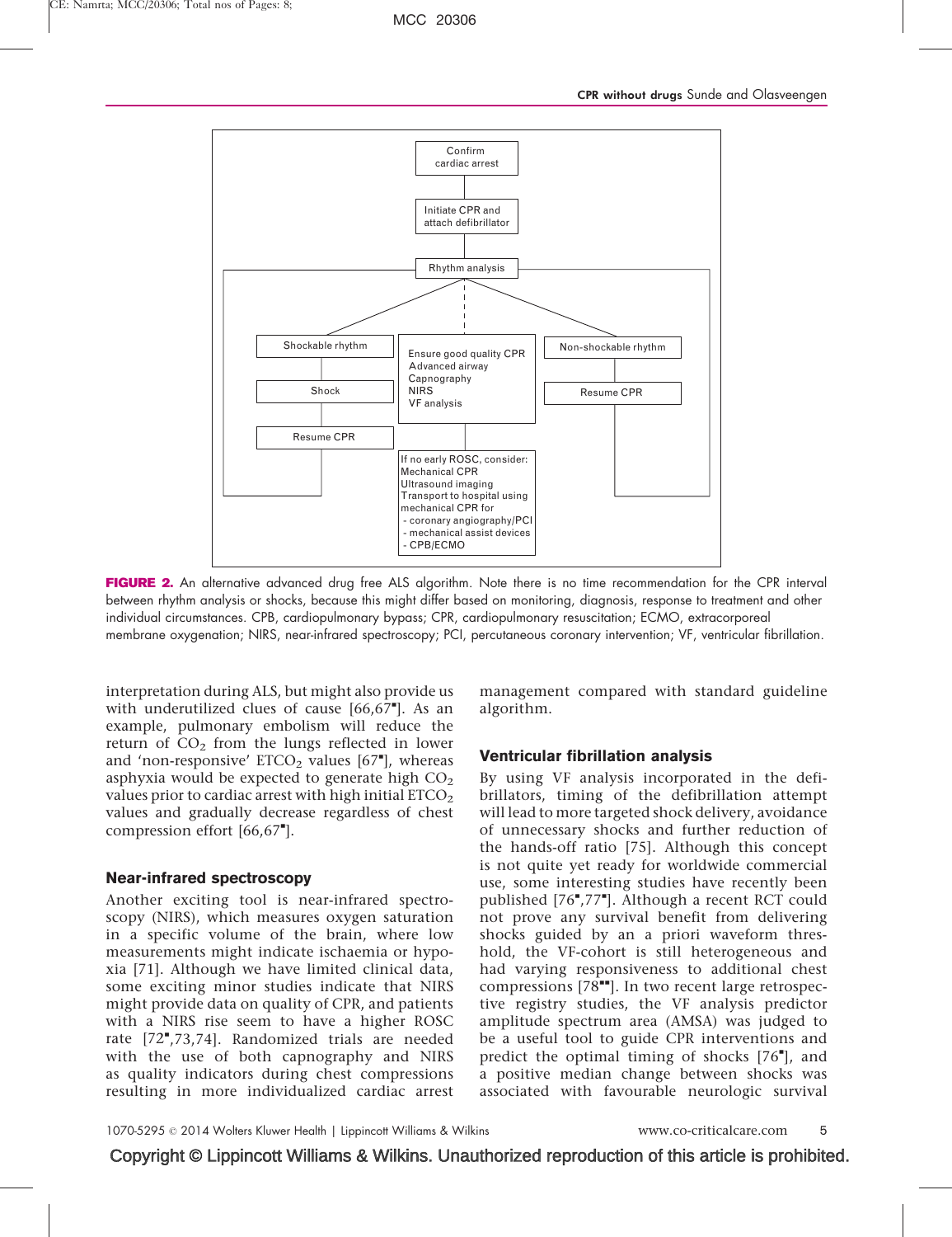<span id="page-5-0"></span>[\[77](#page-7-0)"[\]](#page-7-0). It is important to emphasize that the cause of arrest impacts on the VF spectrum [\[79\]](#page-7-0), as well as drugs like b-blockers [\[45\]](#page-6-0), making clear cut-off values difficult to use in the clinical setting.

## Ultrasound imaging

Other diagnostic clues might be found from direct ultrasound imaging [\[80–84\]](#page-7-0), importantly incorporated into the treatment without interrupting chest compressions more than a few seconds at a time. Especially a tamponade, dilated right ventricle as a possible sign of pulmonary embolism, and the contractility in general can be diagnosed, and might provide guidance in selecting patients eligible for more advanced therapies like pericardocentesis, use of thrombolytics or mechanical chest compressions as a bridge to coronary angiography/percutaneous coronary intervention (PCI) during ongoing CPR [\[85–87\],](#page-7-0) cardiopulmonary bypass [\[88\]](#page-7-0) or better extra-corporeal membrane oxygenation (ECMO) [\[89,90](#page-7-0)"[\]](#page-7-0). Two recent large multi-centre RCTs with the LUCAS- [\[91](#page-7-0) $"$ [\]](#page-7-0) and AutoPulse [\[92](#page-7-0) $"$ ] mechanical chest compression device, have both shown similar survival compared with manual CPR. Obviously, mechanical CPR is the preferred CPR method during transport [\[93,94\].](#page-7-0) There are no data to support the use of any of the available mechanical chest compression devices over another. Optimal strategies for different causes are likely to be different, and it is difficult to see how significant progress might be made without any attempt to provide more tailored treatment. As an example, in prolonged, refractory VF, transport of the patient with mechanical CPR to a centre with mechanical assist systems and/or coronary angiography/ PCImight be better than doing unsuccessful standard ALS at the scene. Again, RCTs are needed.

In the absence of scientifically proven drug therapies, we propose an alternative advanced drug-free ALS algorithm (Fig. 2).

## **CONCLUSION**

There is currently no evidence to support any specific drugs during cardiac arrest. Healthcare systems should not prioritize implementation of unproven drugs before good quality of care can be documented. More drug studies are indeed required, and future research needs to incorporate better diagnostic tools to test more specific and tailored therapies that account for underlying causes and individual responsiveness.

## Acknowledgements

The work was supported by grants from Health Region South East, Laerdal Foundation for Acute Medicine, and Anders Jahres Fund.

## Conflicts of interest

K.S. has received travel grants and lecture payment from Bard Medical in 2013 (no specific conflicts related to this manuscript).

T.M.O. has no conflicts of interest.

## REFERENCES AND RECOMMENDED READING

Papers of particular interest, published within the annual period of review, have been highlighted as:

of special interest

- $\blacksquare$  of outstanding interest
- 1. Deakin CD, Morrison LJ, Morley PT, et al. Advanced Life Support Chapter Collaborators. Part 8: advanced life support: 2010 International Consensus on Cardiopulmonary Resuscitation and Emergency Cardiovascular Care Science with Treatment Recommendations. Resuscitation 2010; 81 (Suppl 1):e93–e174.
- 2. Deakin CD, Nolan JP, Solar J, et al. European Resuscitation Council Guidelines for Resuscitation 2010 Section 4. Adult advanced life support. Resuscitation 2010; 81:1305–1352.
- 3. Kern KB, Ewy GA, Voorhees WD, et al. Myocardial perfusion pressure: a predictor of 24-h survival during prolonged cardiac arrest in dogs. Resuscitation 1988; 16:241–250.
- 4. Paradis NA, Martin GB, Rivers EP, et al. Coronary perfusion pressure and the return of spontaneous circulation in human cardiopulmonary resuscitation. JAMA 1990; 263:1106–1113.
- 5. Michael JR, Guerci AD, Koehler RC, et al. Mechanisms by which epinephrine augments cerebral and myocardial perfusion during cardiopulmonary resuscitation in dogs. Circulation 1984; 69:822–835.
- 6. Ristagno G, Sun S, Tang W, et al. Effects of epinephrine and vasopressin on cerebral microcirculatory flows during and after cardiopulmonary resuscitation. Crit Care Med 2007; 35:2145–2149.
- 7. Ristagno G, Tang W, Huang Ristagno G, et al. Epinephrine reduces cerebral perfusion during cardiopulmonary resuscitation. Crit Care Med 2009; 37:1408–1415.
- 8. Ditchey RV, Lindenfeld J. Failure of epinephrine to improve the balance between myocardial oxygen supply and demand during closed-chest resuscitation in dogs. Circulation 1988; 78:382–389.
- 9. Niemann JT, Haynes KS, Garner D, et al. Postcountershock pulseless rhythms: response to CPR, artificial cardiac pacing, and adrenergic agonists. Ann Emerg Med 1986; 15:112–120.
- 10. Neset A, Nordseth T, Kramer-Johansen J, et al. Effects of adrenaline on rhythm & transitions in out-of-hospital cardiac arrest. Acta Anaesthesiol Scand 2013; 57:1260–1267; 23.

A post-hoc analysis from a randomized trial showing that patients receiving epinephrine had more rhythm transitions from ROSC and nonshockable rhythms to shockable rhythms

- 11. Tang W, Weil MH, Sun S, et al. Epinephrine increases the severity of postresuscitation myocardial dysfunction. Circulation 1995; 92:3089– 3093.
- 12. Angelos MG, Butke RL, Panchal AR, et al. Cardiovascular response to epinephrine varies with increasing duration of cardiac arrest. Resuscitation 2008; 77:101–110.
- 13. Wenzel V, Lindner KH, Prengel AW, et al. Vasopressin improves vital organ blood flow after prolonged cardiac arrest with postcountershock pulseless electrical activity in pigs. Crit Care Med 1999; 27:486–492.
- 14. Wenzel V, Lindner KH, Krismer AC, et al. Repeated administration of vasopressin but not epinephrine maintains coronary perfusion pressure after early and late administration during prolonged cardiopulmonary resuscitation in pigs. Circulation 1999; 99:1379–1384.
- 15. Johansson J, Gedeborg R, Rubertsson S. Vasopressin versus continuous adrenaline during experimental cardiopulmonary resuscitation. Resuscitation 2004; 62:61–69.
- 16. Wenzel V, Lindner KH, Krismer AC, et al. Survival with full neurologic recovery and no cerebral pathology after prolonged cardiopulmonary resuscitation with vasopressin in pigs. J Am Coll Cardiol 2000; 35:527– 533.
- 17. Lindner KH, Dirks B, Strohmenger HU, et al. Randomised comparison of epinephrine and vasopressin in patients with out-of-hospital ventricular fibrillation. Lancet 1997; 349:535–537.
- 18. Wenzel V, Krismer AC, Arntz HR, et al. European Resuscitation Council Vasopressor during Cardiopulmonary Resuscitation Study Group A comparison of vasopressin and epinephrine for out-of-hospital cardiopulmonary resuscitation. N Engl J Med 2004; 350:105–113.
- 19. Stiell IG, Hebert PC, Wells GA, et al. Vasopressin versus epinephrine for in-hospital cardiac arrest: a randomised controlled trial. Lancet 2001; 358:105–109.

www.co-criticalcare.com

• Number 00 • Month 2014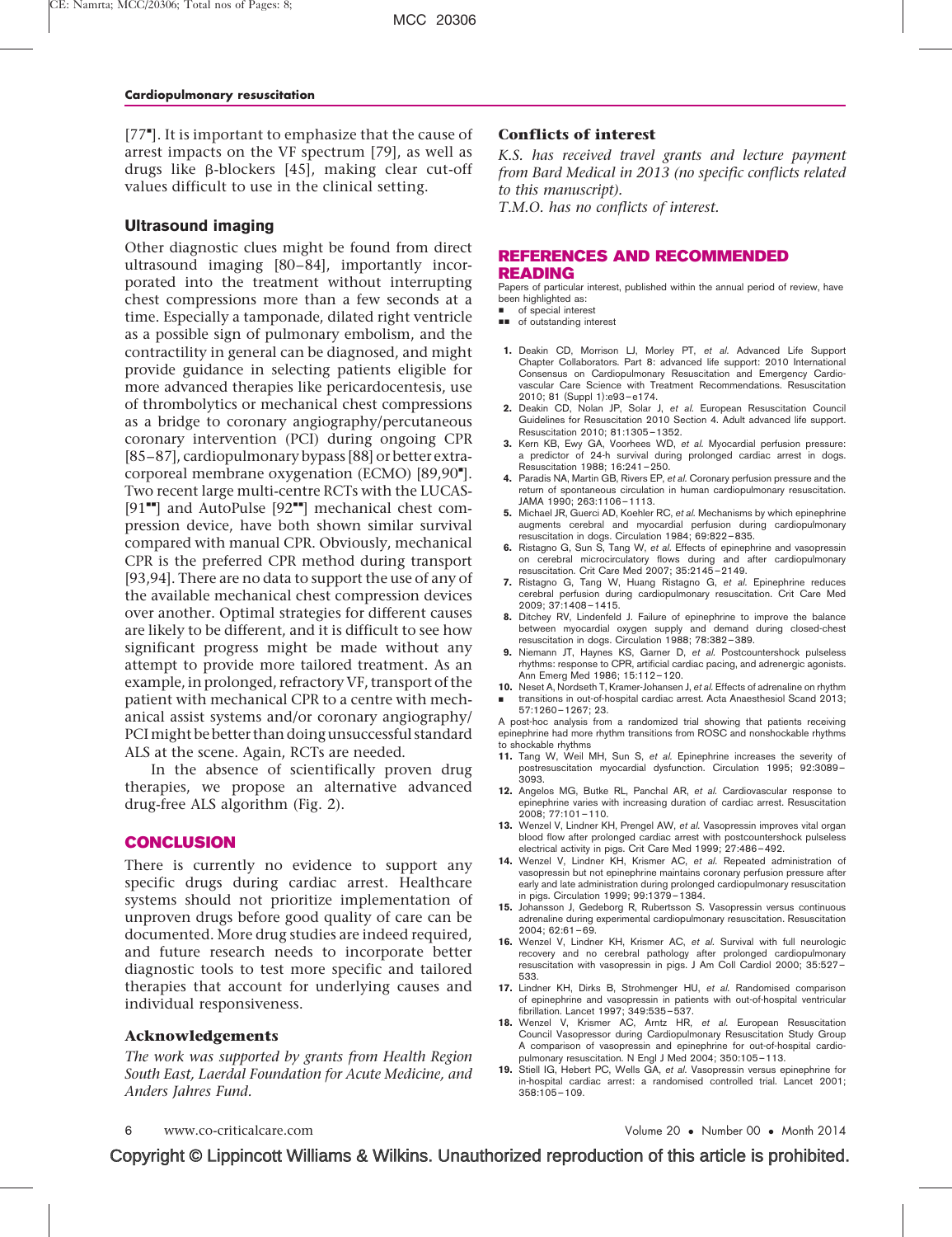- <span id="page-6-0"></span>21. Mentzelopoulos SD, Zakynthinos SG, Siempos I, et al. Vasopressin for cardiac arrest: meta-analysis of randomized controlled trials. Resuscitation 2012; 83:32–39.
- 22. Silfvast T, Saarnivaara L, Kinnunen A, et al. Comparison of adrenaline and phenylephrine in out-of-hospital cardiopulmonary resuscitation: a doubleblind study. Acta Anaesthesiol Scand 1985; 29:610–613.
- 23. Callaham M, Madsen CD, Barton CW, et al. A randomized clinical trial of high-dose epinephrine and norepinephrine vs standard-dose epinephrine in prehospital cardiac arrest. JAMA 1992; 268:2667–2672.
- 24. Lindner KH, Ahnefeld FW, Grunert A. Epinephrine versus norepinephrine in prehospital ventricular fibrillation. Am J Cardiol 1991; 67:427–428.
- 25. Olson DW, Thakur R, Stueven HA, et al. Randomized study of epinephrine versus methoxamine in prehospital ventricular fibrillation. Ann Emerg Med 1989; 18:250–253.
- 26. Patrick WD, Freedman J, McEwen T, et al. A randomized, double-blind comparison of methoxamine and epinephrine in human cardiopulmonary arrest. Am J Respir Crit Care Med 1995; 152:519–523.
- 27. Turner LM, Parsons M, Luetkemeyer RC, et al. A comparison of epinephrine and methoxamine for resuscitation from electromechanical dissociation in human beings. Ann Emerg Med 1988; 17:443–449.
- 28. Olasveengen TM, Sunde K, Brunborg C, et al. Intravenous drug administration during out-of-hospital cardiac arrest: a randomized trial. JAMA 2009; 302:2222–2229.
- 29. Jacobs IG, Finn JC, Jelinek GA, et al. Effect of adrenaline on survival in out-ofhospital cardiac arrest: a randomised double-blind placebo-controlled trial. Resuscitation 2011; 82:1138–1143.
- 30. Hagihara A, Hasegawa M, Abe T, et al. Prehospital epinephrine use and & survival among patients with out-of-hospital cardiac arrest. J Am Med Assoc 2012; 307:1161–1168.
- A registry study on 417188 OHCAs from Japan showing that pre-hospital epinephrine was associated with improved ROSC but lower successful survival 1 month after arrest.
- 31. Nakahara S, Takahashi H, Ichikawa M, et al. Evaluation of prehospital
- & epinephrine administration by emergency medical service personnel for out-of-hospital cardiac arrest patients in Japan: a controlled propensity matched retrospective cohort study. Br Med J 2013. [Epub ahead of print] doi: 10.1136/bmj.f6829.

Controlled propensity matched retrospective cohort study of the same patients as in Ref. [30& ], now showing that pre-hospital administration of epinephrine improved long-term outcome, however, with a minimal impact on neurologic outcome.

- 32. Nakahara S, Tomio J, Nishida M, et al. Association between timing of epinephrine administration and intact neurologic survival following out-ofhospital cardiac arrest in Japan: a population-based prospective observational study. Acad Emerg Med 2012; 19:782–792.
- 33. Machida M, Miura S, Matsuo K, et al. Effect of intravenous adrenaline before arrival at the hospital in out-of-hospital cardiac arrest. J Cardiol 2012; 60:503–507.
- 34. Hayashi Y, Iwami T, Kitamura T, et al. Impact of early intravenous epinephrine administration on outcomes following out-of-hospital cardiac arrest. Circ J 2012; 76:1639–1645.
- 35. Koscik C, Pinawin A, McGovern H, et al. Rapid epinephrine administration improves early outcomes in out-of-hospital cardiac arrest. Resuscitation 2013; 84:915–920.
- 36. Goto Y, Maeda T, Goto YN. Effects of prehospital epinephrine during out-ofhospital cardiac arrest with initial nonshockable rhythm: an observational cohort study. Crit Care 2013; 17:R188.
- 37. Ong ME, Tiah L, Leong BS, et al. A randomised, double-blind, multicentre
- & trial comparing vasopressin and adrenaline in patients with cardiac arrest presenting to or in the Emergency Department. Resuscitation 2012; 83:953– 960.

A randomized, double-blind, multi-centre, parallel-design clinical trial showing no overall difference in long-term outcome comparing epinephrine and vasopressin.

- 38. Tomaselli GF. Principles of electrophysiology. In: Fauci AS, Braunwald E, Kasper DL, Hauser SL, Longo DL, Jameson JL, Localzo J, editors. Harrison's principles of internal medicine, 17th ed. United States; 2008. pp. 1410– 1416.
- 39. Kudenchuk PJ, Cobb LA, Copass MK, et al. Amiodarone for resuscitation after out-of-hospital cardiac arrest due to ventricular fibrillation. N Engl J Med 1999; 341:871–878.
- 40. Dorian P, Cass D, Schwartz B, et al. Amiodarone as compared with lidocaine for shock-resistant ventricular fibrillation. N Engl J Med 2002; 346:884–890.
- 41. Karlis G, Jacovidou N, Lelovas P, et al. Effects of early amiodarone administration during and immediately after cardiopulmonary resuscitation in a swine model. Acta Anaesthesiol Scand 2014; 58:114–122.
- 42. de Oliveira FC, Feitosa-Filho GS, Ritt LE. Use of beta-blockers for the treatment of cardiac arrest due to ventricular fibrillation/pulseless ventricular tachycardia: a systematic review. Resuscitation 2012; 83:674–683.
- 43. Pellis T, Weil MH, Tang W, et al. Evidence favoring the use of an alpha2selective vasopressor agent for cardiopulmonary resuscitation. Circulation 2003; 108:2716–2721.
- 44. Zhang Q, Li C. Combination of epinephrine with esmolol attenuates postresuscitation myocardial dysfunction in a porcine model of cardiac arrest. PLoS One 2013; 8:e82677.
- 45. Sherman L, Niemann J, Youngquist ST, et al. Beta-blockade causes a reduction in the frequency spectrum of VF but improves resuscitation outcome: a potential limitation of quantitative waveform measures. Resuscitation 2012; 83:511–516.
- 46. Callaway CW, Hostler D, Doshi AA, et al. Usefulness of vasopressin administered with epinephrine during out-of-hospital cardiac arrest. Am J Cardiol 2006; 98:1316–1321.
- 47. Gueugniaud PY, David JS, Chanzy E, et al. Vasopressin and epinephrine vs. epinephrine alone in cardiopulmonary resuscitation. N Engl J Med 2008; 359:21–30.
- 48. Mentzelopoulos SD, Malachias S, Chamos C, et al. Vasopressin, steroids, and && epinephrine and neurologically favorable survival after in-hospital cardiac arrest: a randomized clinical trial. JAMA 2013; 310:270–279.

A randomized, double-blind, placebo-controlled, parallel-group trial on in-hospital cardiac arrest patients showing that combined vasopressin-epinephrine and methylprednisolone during CPR and stress-dose hydrocortisone in postresuscitation shock, compared with epinephrine/saline placebo, resulted in improved survival to hospital discharge with favorable neurological status.

- 49. Kitsou V, Xanthos T, Stroumpoulis K, et al. Nitroglycerin and epinephrine improve coronary perfusion pressure in a porcine model of ventricular fibrillation arrest: a pilot study. J Emerg Med 2009; 37:369–375.
- 50. Varvarousi G, Goulas S, Agrogiannis G, et al. Epinephrine vasopressin and nitroglycerin improve neurologic outcome in porcine asphyxial cardiac arrest. Am J Emerg Med 2012; 30:1549–1554.
- 51. Xanthos T, Bassiakou E, Koudouna E, et al. Combination pharmacotherapy in the treatment of experimental cardiac arrest. Am J Emerg Med 2009; 27:651–659.
- 52. Yannopoulos D, Matsuura T, Schultz J, et al. Sodium nitroprusside enhanced cardiopulmonary resuscitation improves survival with good neurological function in a porcine model of prolonged cardiac arrest. Crit Care Med 2011; 39:1269–1274.
- 53. Ducros L, Vicaut E, Soleil C, et al. Effect of the addition of vasopressin or vasopressin plus nitroglycerin to epinephrine on arterial blood pressure during cardiopulmonary resuscitation in humans. J Emerg Med 2011; 41:453–459.
- 54. Warren SA, Huszti E, Bradley SM, et al., for the American Heart Association's Get With the Guidelines-Resuscitation (National Registry of CPR) Investigators. Adrenaline (epinephrine) dosing period and survival after inhospital cardiac arrest: a retrospective review of prospectively collected data. Resuscitation 2014; 85:350–358.
- 55. Friess SH, Sutton RM, Bhalala U, et al. Hemodynamic directed cardiopulmonary resuscitation improves short-term survival from ventricular fibrillation cardiac arrest. Crit Care Med 2013; 41:2698–2704.
- 56. Johansson J, Gedeborg R, Basu S, Rubertsson S. Increased cortical cerebral blood flow by continuous infusion of adrenaline (epinephrine) during experimental cardiopulmonary resuscitation. Resuscitation 2003; 57:299–307.
- 57. Pytte M, Kramer-Johansen J, Eilevstjønn J, et al. Haemodynamic effects of adrenaline (epinephrine) depend on chest compression quality during cardiopulmonary resuscitation in pigs. Resuscitation 2006; 71:369–378.
- 58. Becker L, Gold LS, Eisenberg M, et al. Ventricular fibrillation in King County, Washington: a 30-year perspective. Resuscitation 2008; 79:22–27.
- 59. Iwami T, Nichol G, Hiraide A, et al. Continuous improvements in 'chain of survival' increased survival after out-of-hospital cardiac arrests: a large-scale population-based study. Circulation 2009; 119:728–734.
- 60. Lick CJ, Aufderheide TP, Niskanen RA, et al. Take Heart America: a comprehensive, community-wide, systems-based approach to the treatment of cardiac arrest. Crit Care Med 2011; 39:26–33. [Erratum in: Crit Care Med. 2011 39 930]
- 61. Lund-Kordahl I, Olasveengen TM, Lorem T, et al. Improving outcome after outof-hospital cardiac arrest by strengthening weak links of the local Chain of Survival; quality of advanced life support and postresuscitation care. Resuscitation 2010; 81:422–426.
- Kalenda Z. The capnogram as a guide to the efficacy of cardiac massage. Resuscitation 1978; 6:259–263.
- Sanders AB, Kern KB, Otto CW, et al. End-tidal carbon dioxide monitoring during cardiopulmonary resuscitation. A prognostic indicator for survival. J Am Med Assoc 1989; 262:1347–1351.
- 64. Falk JL, Rackow EC, Weil MH. End-tidal carbon dioxide concentration during cardiopulmonary resuscitation. N Engl J Med 1988; 318:607–611.
- 65. Kolar M, Krizmaric M, Klemen P, Grmec S. Partial pressure of end-tidal carbon dioxide successful predicts cardiopulmonary resuscitation in the field: a prospective observational study. Crit Care 2008; 12:R115.
- 66. Grmec S, Lah K, Tusek-Bunc K. Difference in end-tidal CO2 between asphyxia cardiac arrest and ventricular fibrillation/pulseless ventricular tachycardia cardiac arrest in the prehospital setting. Crit Care 2003; 7:R139–R144.
- 67. Heradstveit BE, Sunde K, Sunde GA, et al. Factors complicating interpreta-& tion of capnography during advanced life support in cardiac arrest–a clinical
- retrospective study in 575 patients. Resuscitation 2012; 83:813–818. A clinical study showing the feasibility of using capnography in OHCA patients. It also shows that some factors complicate capnography interpretation.

# Copyright © Lippincott Williams & Wilkins. Unauthorized reproduction of this article is prohibited.